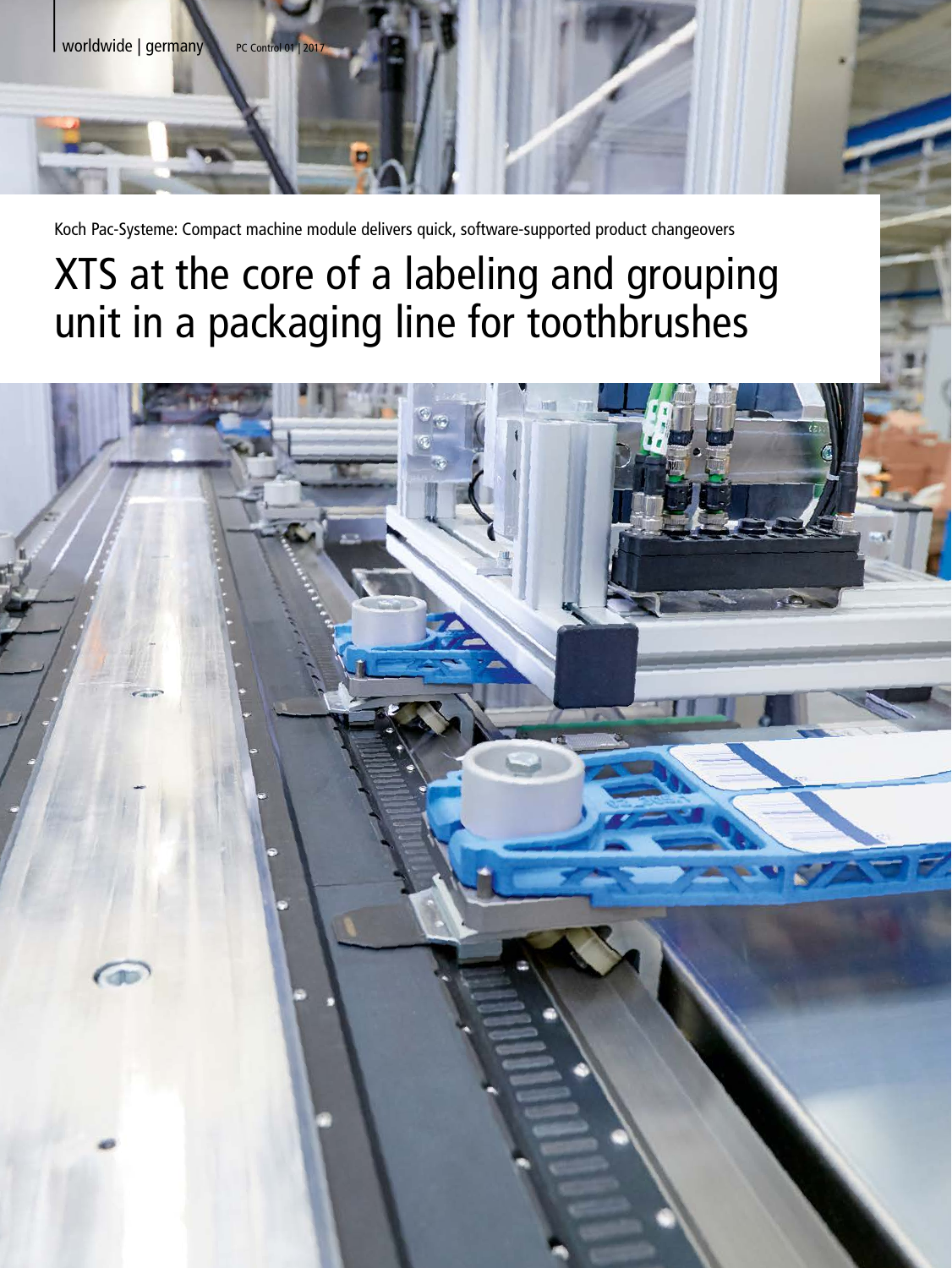

**HSPP for removal.**

| PC Control 01 | 2017 **worldwide | germany** 

Koch Pac-Systeme GmbH in Pfalzgrafenweiler, Germany, is a specialist for customer-specific blister packaging machines and systems. With extensive line design experience, the company's engineers are able to implement each customer's requirements in a flexible and effective manner. The packaging experts have proven their expertise again with a complex new packaging line for toothbrushes. At its center, the eXtended Transport System (XTS) from Beckhoff replaces expensive mechanical systems with software functionalities that make the line more compact and more flexible for faster product changeovers.

Koch achieves a seamless, fully integrated and efficiently executed packaging process with customized equipment ranging from blister machines to product infeed and blister grouping modules to end-of-line packers. Customers receive solutions that meet industry-specific requirements and are perfectly matched to the size and shape of the respective products. A line for packaging toothbrushes that is fully controlled via Beckhoff TwinCAT automation software and processes up to 320 toothbrushes or 240 blisters per minute is an especially innovative example of the expertise demonstrated by the "Koch Packaging Lines".

Project Manager Gert Müller explains the functional scope and complexity of the line with a total length of 28 meters (92 feet): "In a first step, the line will be operated with two different formats for which the customer uses two different foil thicknesses. What makes the line so attractive is its superior flexibility, because an automatic foil width adjustment feature allows the customer to use different foil sizes to produce additional blister sizes in the future. After the blisters have been formed, the toothbrushes are supplied via a high-speed pick-and-place (HSPP) system that uses a camera to control their position. Next, another HSPP places the cardboard backing and uses ultrasonic spot sealing to keep it in place for the actual sealing process. A laser system applies a code to the back of the card that is verified downstream via a camera system. After the blisters have been separated in a punch station, they are transferred via a two-axis portal to the central labeling and grouping unit before another HSPP system groups and transfers them to a cartoning machine. The packaged blister packs are then transferred to the customer's downstream packaging steps."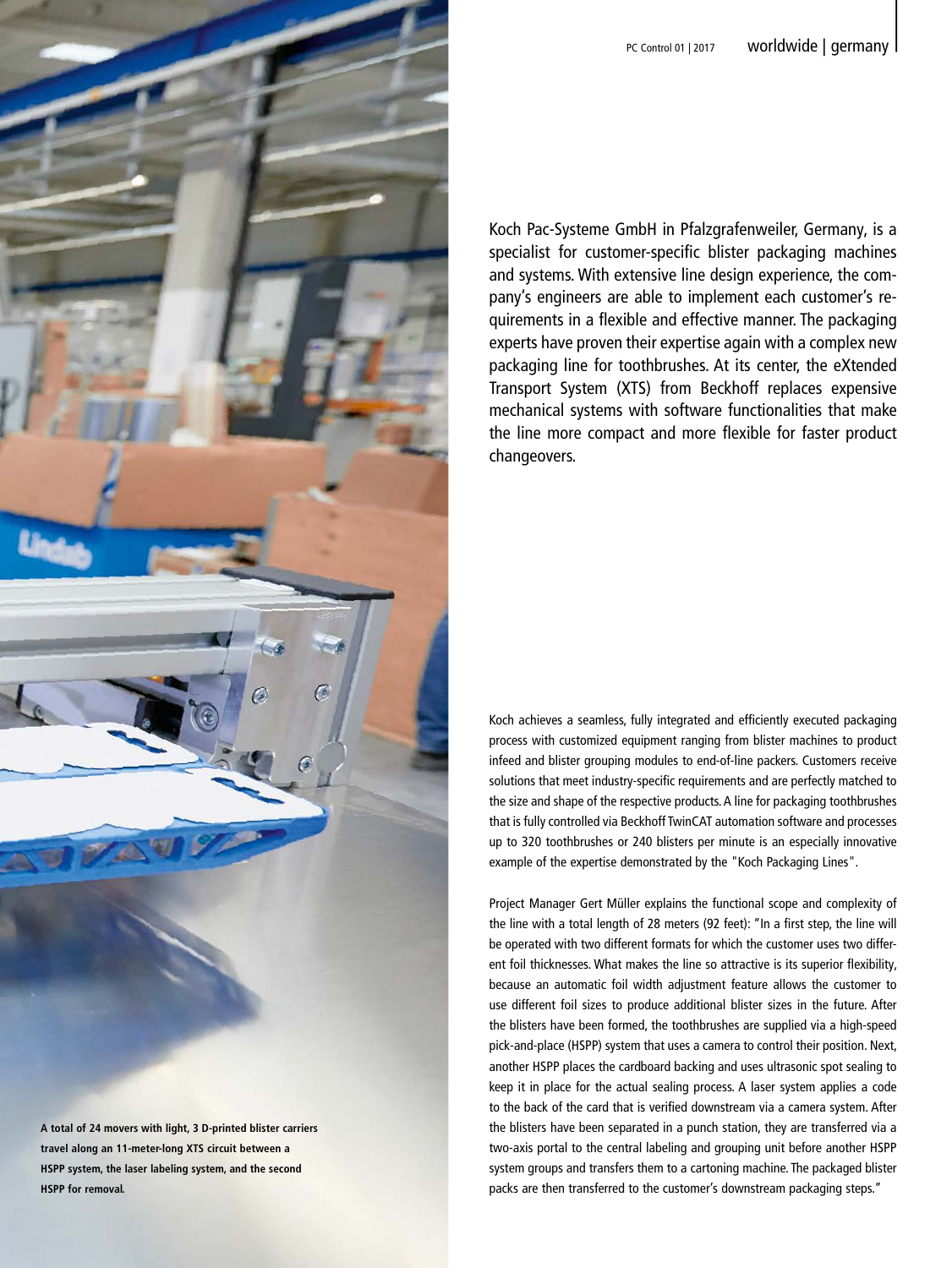#### XTS makes labeling and grouping unit more efficient

The labeling and grouping unit is a prime example of Koch's expertise in developing highly innovative solutions. Gert Müller: "We installed an XTS circuit that is 11 meters long and equipped with 24 movers with special carriers for single and twin blisters. When the product changes, only the carriers have to be switched out. Since this is a very quick and easy process, setup changeover times are reduced considerably." Wolfgang Braun, Global Account Manager at Koch, adds: "The end customer wants to produce different formats with our packaging line, and therefore very fast and flexible format changeovers are required."

Jürgen Welker, Director Automation and Technology at Koch, lists two more factors that convinced the company to use XTS technology: "The high throughput rate requiring the ability to adapt to varying labeling speeds at the labeling station are great benefits of XTS. In addition, the system can be very easily adapted to the various blister formats, since XTS enables flexibility for a wide range of products to be packaged. It is also highly reliable, which is critical, because the end customer requires 24/7 operation with 95 percent system availability." Jürgen Welker also mentions machine design-related benefits: "Without the compact XTS, the labeling and grouping unit – and therefore the entire line – would have been 2 meters longer and much more complex due to the additional mechanical components that would have been required. It also would have been much less accessible for the operators when format changes need to be executed."

Wolfgang Braun considers the high level of flexibility and the ability to convert the line very quickly to be key benefits from the end customer's perspective: "The original plan called for a conventional solution based on a so-called bucket chain. While it was designed to be width-adjustable, it quickly encountered limitations because of the constantly expanding product spectrum. One – much more expensive – solution would have been to add a second bucket chain or even a split line with two separate packaging machines. As a highly flexible and software-based transport system, XTS turned out to be a better and much more cost-effective solution – also for future requirements.

#### XTS ensures high flexibility with software functionality

Gert Müller explains the flexible motion sequences within the labeling and grouping unit: "Depending on the format, the two-axis system transfers eight or 12 blister packs to four or six movers. These movers then travel to the labeling station. Another HSPP system places the blister packs in multiple layers into the cartoning machine's product chain in accordance with the outer packaging type and the number of blisters that fit in there. The system stands still for loading and unloading while the labeling process runs continuously. With XTS, all these different movements can be programmed very easily."

The software functionality of XTS also supports the quick product changeover requirement, because each blister format has its own recipe, including the precise processing positions that can be easily selected with a mouse click. In addition, the machine module has two labeling devices. Depending on the format, the software tells the XTS to which of these it needs to travel.

#### Powerful PC- and EtherCAT-based control technology

A single control cabinet PC from Beckhoff is all that's needed to control the 24 XTS movers dynamically and with perfect precision. The C6930 PC is powerful enough to also control two Delta robots, handling the robots as additional TwinCAT NC tasks. Both HSPP systems are equipped with servo drive technology



**The two HSPP systems at the start and end of the labeling and grouping unit employ dynamic Beckhoff drive technology and are controlled together with the XTS via a single C6930 control cabinet PC.**



**The competence team responsible for the new Koch Packaging Line for toothbrushes (left to right): Wolfgang Braun, Global Account Manager at Koch; Jürgen Welker, Director Automation and Technology at Koch; Jonas Rauser, Machine Installer; Frank Würthner, Industry Manager, Packaging Technology at Beckhoff; Bernhard Michels, Machine Installer; Frank Helber, Software Programmer; and Gert Müller, Project Manager, Koch Pac-Systeme.**